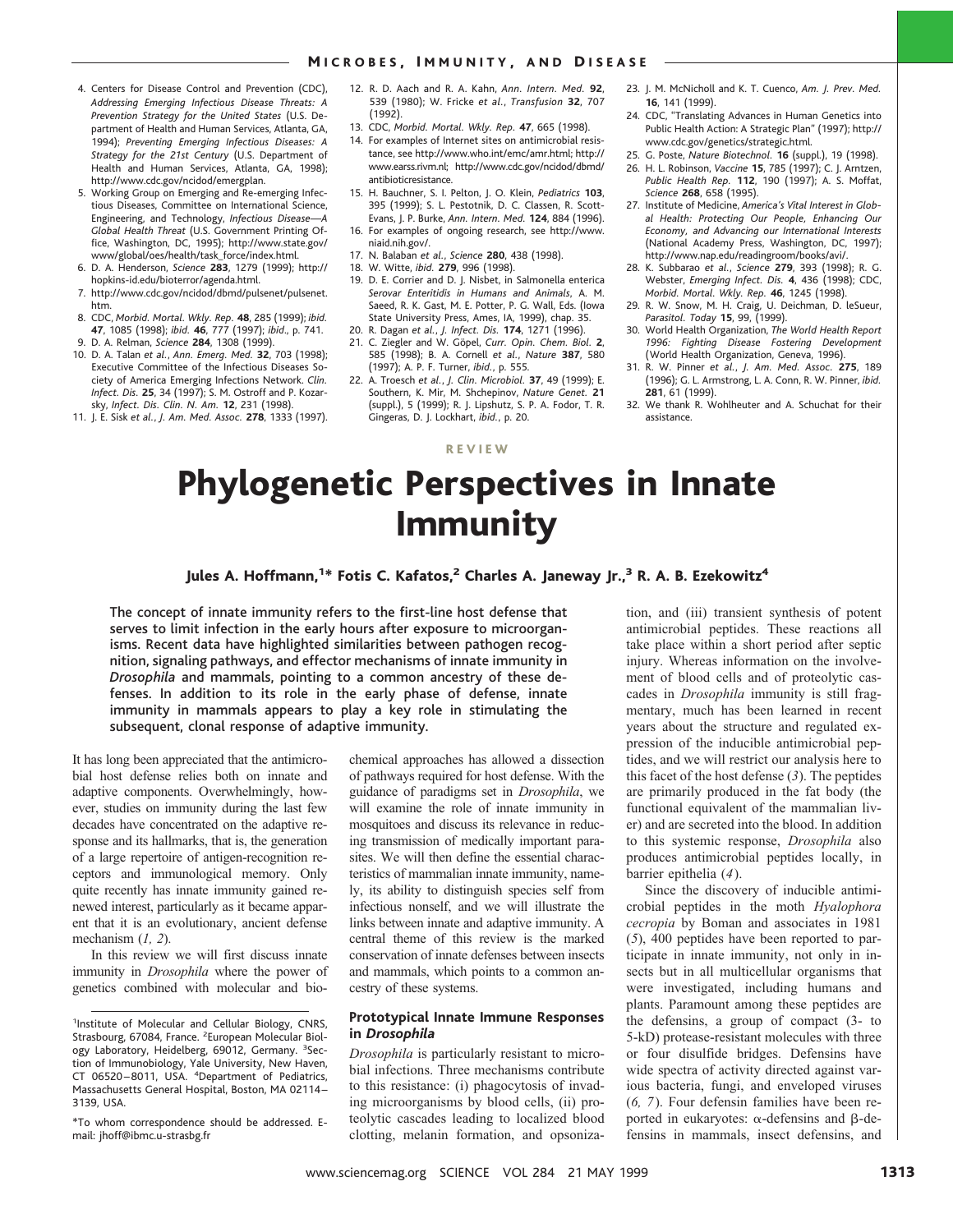plant defensins (Fig. 1). Whereas mammalian defensins consist solely of  $\beta$  sheets linked by disulfide bridges (in a slightly different pattern for  $\alpha$ - and  $\beta$ -defensins), insect and plant defensins have an  $\alpha$  helix stabilized through disulfide bridging to strongly twisted antiparallel  $\beta$  sheets. Most other antimicrobial peptides are devoid of cysteines. Some, like the insect cecropins and the frog magainins, contain only  $\alpha$  helices. Others contain a high content of a given amino acid, for instance His in histatins, Pro in bactenecins and drosocin, and Gly in attacins and diptericin (*6, 7*). Defensins and most other antimicrobial peptides act by permeabilizing the cell membranes of microorganisms, resulting in the efflux of solutes. The molecular mechanisms are not fully understood but may involve the transient appearance of channel-like structures (*8*). Antimicrobial peptides are cationic and generally not cytotoxic at concentrations where they kill microorganisms (*6, 7*).

The strong and rapid induction of antimicrobial peptide genes in the *Drosophila* fat body cells after a septic injury has served as a model system for the analysis of innate immunity in this species. *Drosophila* produces at least seven distinct antimicrobial peptides. Drosomycin is potently antifungal, whereas the others (cecropins, diptericin, drosocin, attacin, defensin, and metchnikowin) act primarily on bacteria. The upstream sequences of all these genes contain binding sites for transcription factors of the Rel and nuclear factor kappa B (NF-kB) family of inducible transactivators. When kBrelated binding sites were first reported in *Drosophila* antimicrobial peptide genes (*3*), the only known Rel protein was Dorsal, which plays a key developmental role in dorsoventral patterning of the early embryo (*9*). Genetic and biochemical studies had already established that a signaling cascade involving 11 maternally expressed genes controls whether the Dorsal protein is retained in the cytoplasm by binding to the inhibitor Cactus, an inhibitor of kappa B  $(I-\kappa B)$ –like protein, or is translocated into the nucleus to act as a transcription factor. The extracellular portion of this cascade comprises four serine proteases that act in sequence and ultimately cleave the protein Spaetzle, a member of the cystine-knot family of growth factor– and cytokine-like proteins. It is assumed that cleaved Spaetzle is a ligand that binds to the transmembrane receptor Toll, which has an extracytoplasmic leucine-rich domain (LRR) and an intracytoplasmic domain homologous to that of the mammalian interleukin-1 (IL-1) receptor, or a so-called TIR (Toll/IL-2 receptor) homology domain. Activation of Toll leads to a cascade of cytoplasmic events that implicate the Tube protein and the serinethreonine kinase Pelle, and culminate in the phosphorylation and subsequent degradation of Cactus, releasing Dorsal for translocation into the nucleus (*9*). The similarities with the cytokine-induced, NF-kB–dependent activation of acute-phase response genes in mammals (Fig. 2 and see below) prompted molecular and genetic studies to probe whether the dorsoventral signaling cascade is reused in larvae and adults of *Drosophila* to control antimicrobial peptide production. It was indeed found that the genes of the Spaetzle-Toll-Cactus cassette are also expressed in fat body cells, and that their expression is upregulated by immune challenge (*10*). Furthermore, analysis of dorsoventral mutants demonstrated that this cassette controls the expression of the antifungal peptide drosomycin after septic injury (*10*). Induction of antibacterial peptides requires an input from one or several additional pathways depending on the *imd* (for immune deficiency) and *ird* (for immune response deficient) genes, which are not yet fully characterized (*11*). Mutations at the two extremes of the dorsoventral signaling cascade, that is, in the upstream genes encoding the protease zymogens and in the Rel protein Dorsal itself, do not affect drosomycin induction (*10*). Evidently, either Dorsal is not the transactivator for the drosomycin gene, or other Rel proteins can substitute for its function.

Two additional proteins with a Rel homology domain have been identified recently in *Drosophila*: Dif, which is closely related to Dorsal and binds to Cactus, and Relish, which contains in addition to the Rel homol-



Fig. 1. Three-dimensional structures of eukaryotic defensins. Mammalian defensins are all  $\beta$  sheets, and the  $\alpha$  and  $\beta$  forms differ by the array of disulfide bridges. Insect and plant defensins have an  $\alpha$ -helix (red) linked to the  $\beta$  sheet (blue). Mammalian and insect defensins have three disulfide bridges and plant defensins have four (not shown). Structures were drawn from coordinates in Protein Data Bank where the codes are as follows:  $\alpha$ -defensin, 1DFN;  $\beta$ -defensin, 1BNB; insect defensin, 1ICA; plant defensin, 1AYJ.

ogy domain an ankyrin repeat domain (*12*). It is surmised that the presence of the latter domain retains Relish in the cytoplasm and that nuclear translocation requires proteolytic cleavage as in the mammalian p105 Rel protein. Experimental evidence now indicates that both of these Rel proteins participate in the control of antimicrobial peptide gene expression. Similarly, the observation that the embryonic protease zymogens are dispensable for drosomycin induction suggests that other proteolytic enzymes can cleave the Spaetzle protein after an immune challenge. The current view is that several proteolytic cascades are activated in the hemolymph by septic injury and lead to the cleavage of Spaetzle (and probably other Spaetzle-like proteins), generating ligands that interact with Toll and other transmembrane receptors to activate intracellular signaling pathways. It is of interest in this context that *Drosophila* has several genes encoding Toll-like receptors, notably 18-Wheeler, which has been implicated in the control of the antibacterial peptide attacin (*13*).

*Drosophila* is capable of discriminating between classes of invading microorganisms, for instance bacteria versus fungi, and of responding by preferentially producing peptides that target destruction of the recognized pathogen. Flies, for example, that are naturally infected by entomopathogenic fungi exhibit an adapted response by selectively activating the Toll pathway to produce peptides with antifungal activities (*14*). By analogy with the situation in mammals, we propose that distinct proteins recognize characteristic molecular patterns associated with particular classes of pathogens and preferentially activate the production of peptides that kill the relevant pathogen. Proteins that recognize and bind bacterial or fungal cell wall components and activate protease zymogens have been characterized in other invertebrates, that is, in the coagulation cascade of the horseshoe crab and the prophenoloxidase cascade of crustaceans [(*15, 16*); see below].

The availability of mutations of the regulatory pathways controlling the expression of the antimicrobial peptides served to assess not only their induction but also their relevance in the host defense of insects. In particular, mutations affecting the Toll pathway, notably expression of the antifungal peptide drosomycin, lower the resistance to fungi but not to bacteria. Conversely, mutations affecting predominantly the induction of antibacterial peptides result in reduced survival to bacterial challenge, with a less marked effect in the case of fungal infection (*10*). Although these data underline the role that the selective induction of antifungal and antibacterial peptide synthesis plays in the resistance to infection in *Drosophila*, results obtained with mutants defective in hematopoiesis and mela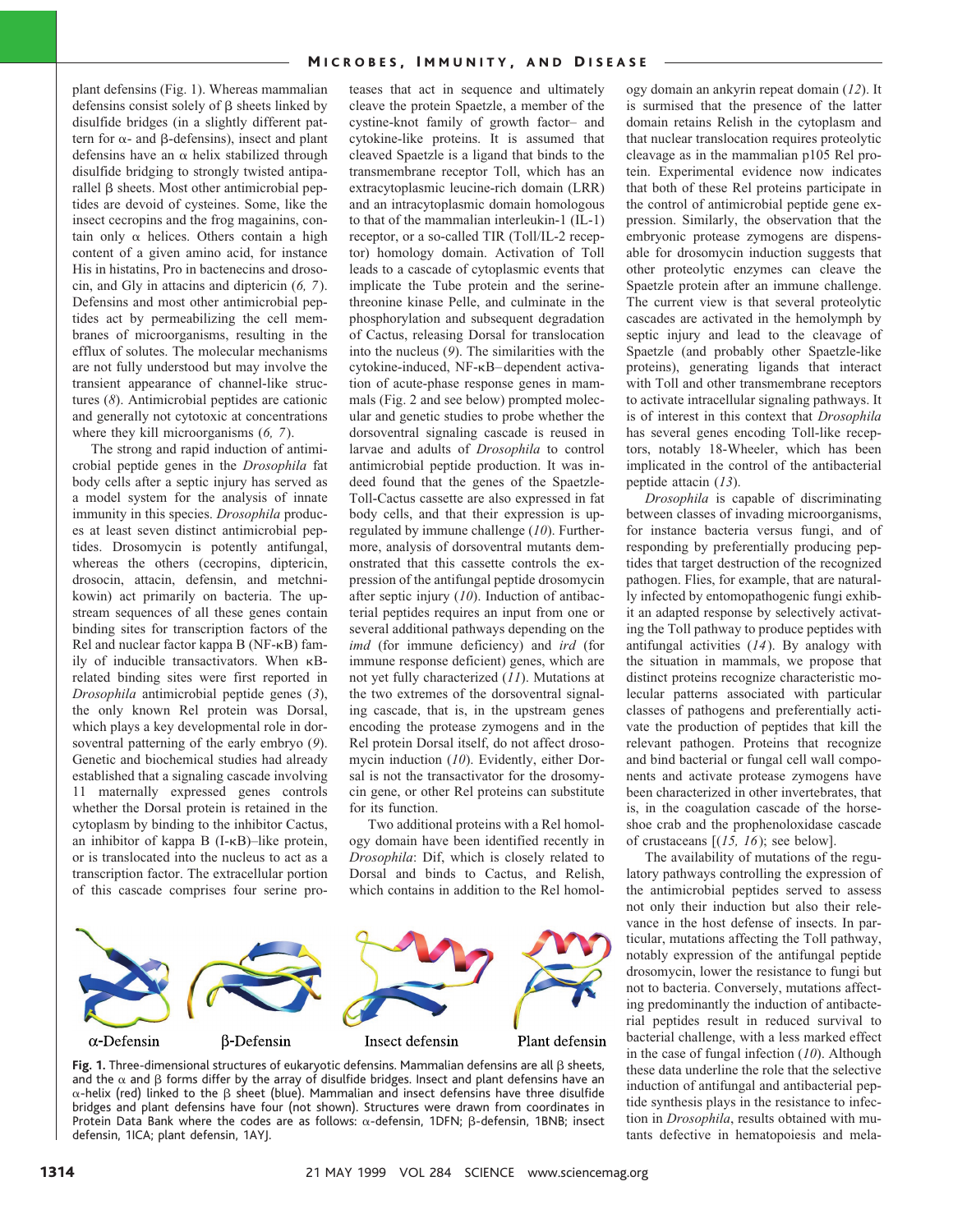nization confirm that blood cells and the phenoloxidase cascade significantly contribute to this resistance (*17*).

## **The Innate Immune System of Mosquitoes**

The order Diptera, to which *Drosophila* belongs, includes numerous hematophagous species that are vectors of major human diseases such as malaria, trypanosomiasis, and dengue fever. The African mosquito *Anopheles gambiae*, for example, is the major carrier of human malaria, a disease that afflicts hundreds of millions of people and kills about 2 million children each year. Historically, successful antimalarial efforts have required mosquito control measures. To be transmitted to the vertebrate host, the *Plasmodium* malaria parasite must complete development over 2 to 3 weeks as it traverses the midgut epithelium, the hemolymph, and the salivary gland of the mosquito vector. Huge losses of parasite numbers occur during this process, partially compensated by proliferation during the midgutassociated oocyst stage (*18*). At the extreme, the mosquito does not permit survival and transmission of the parasite: in genetically selected refractory mosquito strains, the parasites may be lysed as they traverse the midgut, or may be encapsulated and melanized at the early oocyst stage (*19*).

With the *Drosophila* model as a guide, the innate immune system of mosquitoes and other disease vectors has recently been submitted to intensive study (*20*). Components such as transcription factors, antimicrobial defensins and cecropins, binding proteins, and other putative members of innate immune cascades have been isolated by homology cloning, or by the empirical criterion of up-regulation upon immune challenge. With the use of these components as markers, it has become clear that the mosquito vector mounts a succession of multisite immune reactions—both systemically and locally in the traversed epithelia—during parasite development. The effect of these reactions on parasite survival remains to be fully evaluated, although clear indications exist that some reactions are functionally important, for example the up-regulation of nitric oxide synthase. The melanotic encapsulation form of refractoriness is a classical case of insect innate immune response, entailing both coagulation and phenoloxidase activation cascades that are as yet poorly defined. Immune-responsive and phenoloxidase-secreting hemocyte-like cell lines have recently been obtained and are a promising tool for unraveling the mechanisms of immune cascade regulation. Undoubtedly, the intellectual input from comparative studies on innate immunity will be invaluable in advancing the field, to the point that intervention through the vector immune system can be considered as part of an integrated approach to the control of malaria and other parasitic diseases.

## **Innate Immunity in Mammals: Limiting Infectious Challenge**

As in insects, a key feature of innate immunity in mammals is the ability to limit the infectious challenge rapidly. This is based on the capacity to discriminate species self from infectious nonself. Mammals have provided important paradigms for understanding the molecular basis of this recognition.

Microbes display molecular arrays or patterns that are recognized by pattern recognition molecules or receptors (PRM or PRR, respectively) (*1*, *21*). These patterns seem to be shared among groups of pathogens; the lipopolysaccharides (LPS) of Gram-negative bacteria, the glycolipids of mycobacteria, the lipoteichoic acids of Gram-positive bacteria, the mannans of yeast, and double-stranded RNAs of viruses are representative examples. To limit infection, the mammalian host uses a wide armamentarium of pattern recognition molecules. These include complement, collectins, and a battery of antimicrobial peptides that act together with effector cells to combat the infectious challenge.

Recognition of endotoxin or LPS is an important function of innate immunity and may have profound consequences for the host. Failure to contain the infection can result in Gram-negative sepsis and septic shock as a result of the release of LPS (*22*). Whereas there are many descriptions of mammalian LPS-binding proteins (*23*), two homologous LPS-binding proteins, bactericidal/permeability-increasing protein (BPI) and lipopolysaccharide-binding protein (LBP) are of particular importance because LPS binding results in markedly different functional outcomes (*23, 24*). The role for BPI is directly antimicrobial. BPI is a 55-kD neutrophil granular pattern recognition molecule that has selective toxicity against Gram-negative bacteria. BPI consists of two functionally distinct domains, one that binds endotoxin and is antimicrobial and the other that is opsonic. BPI appears to be most effective when it acts at sites of inflammation in the context of the phagocytosing neutrophil in synergy with defensins (see below) and the membrane attack complex of complement. In contrast, LBP greatly enhances sensitivity to LPS, allowing effector cells to be triggered by subpicomolar concentrations of LPS. LBP recognizes lipid-A, the biologically reactive moiety of endotoxin (*25*). LBP plays an important role in the clearance of bacteria from the circulation that is mediated by CD14, as illustrated by data from LBP-deficient and CD14-deficient mice (*25*). Recent experiments (described below) indicate that mammalian Toll-like receptors are critical in LPSmediated signaling in association with LBP and CD14.

A second family of first-line host defense molecules, the collectins, have collagen and lectin domains and a spectrum of activity broader than that of LBPs that includes microbes and viruses (*26*). Members of this family include the lung surfactant protein SP-A. Increased susceptibility of SP-A–deficient animals to a variety of pathogens indi-



**Fig. 2.** Conserved pathways in innate immunity in *Drosophila* and mammals. Examples chosen are, left, the induction of the antifungal gene drosomycin by binding of processed Spaetzle protein to the transmembrane receptor Toll and, right, activation of costimulatory protein genes by binding of a LPS-LBP-CD14 complex to a human Toll homolog, TLR4. DD, death domain; KD, kinase domain; LRR, leucine-rich domain; TIR, Toll/IL-1 receptor homology domain.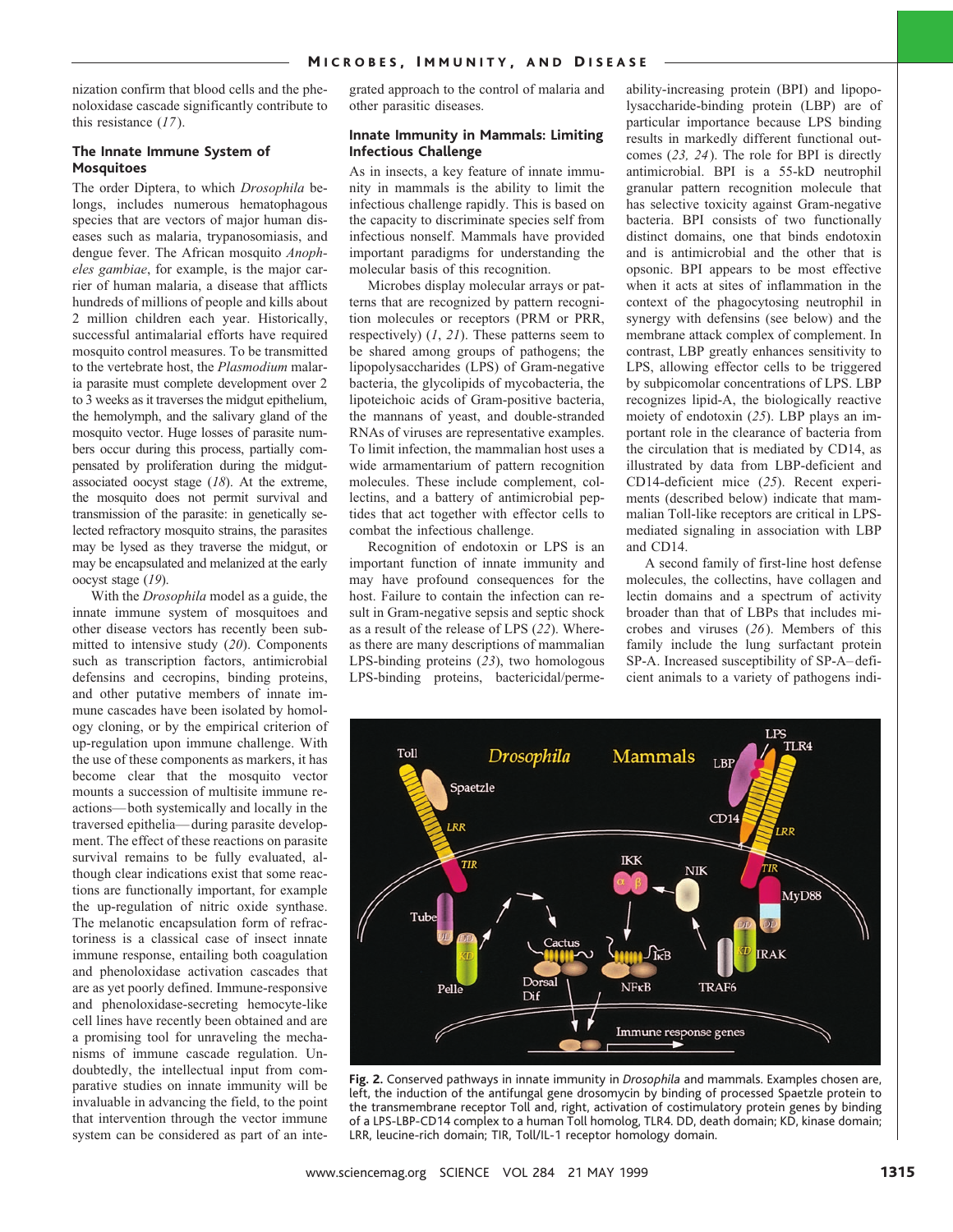### MICROBES, IMMUNITY, AND DISEASE

cates that this molecule acts locally to limit lung infection (*27*). Another collectin, the mannose-binding protein (MBP), has provided the most detailed understanding of recognition of molecular micro- and macropatterns. Human MBP is synthesized in the liver as an acute-phase reactant and is deployed to sites of infection where it interacts with the complement system (see below). MBP is considered as an "ante-antibody" with broad binding activity (*28*). MBP selectively recognizes the carbohydrate patterns that decorate microorganisms such as bacteria, yeast, parasites, mycobacteria, and certain viruses (*28*). Yet, despite this apparent promiscuity of ligand recognition, MBP does not recognize the sugars that decorate self glycoproteins. The explanation for this paradox has been provided by recent structural studies that define the micropattern recognized by MBP as the equatorial orientation of the C3-OH and C4-OH groups of the sugar moiety (*29, 30*) (Fig. 3A). This configuration is represented in the hexoses *N*-acetylglucosamine, glucose, and fucose as well as in mannose. The common feature of diverse cell wall structures like LPS, lipoteichoic acid, and mannans appears to be combinations of these sugars in the form of exposed saccharides that decorate the respective microorganisms; this pattern is broadly represented across microbial phyla. It is noteworthy that the configurations of OH groups in galactose and sialic acid, the penultimate and ultimate sugars that usually decorate mammalian glycoproteins, are not accommodated by the carbohydrate recognition domain (CRD) of MBP (*29, 30*).

On the basis of the three-dimensional

structure of human and rat MBP-CRD, which includes the neck domain, it is clear that ligands have to span a distance of 45 Å between binding sites to achieve high-affinity binding  $(10^{-10}$  M) (Fig. 3B). Modeling experiments indicate that, in contrast to microbial cell walls, this macropattern is absent from even complex self glycoproteins. Furthermore, the ability of the multipronged binding sites in MBP (and other multipronged pattern recognition molecules) to recognize microbial structures may depend on the highly repetitive structure of the ligands in microbes. This repetitive structure permits all the prongs to engage. In contrast, the glycoproteins of higher animals are not arranged repetitively in the membrane and may be more mobile.

#### **Mammalian Effector Molecules**

As in *Drosophila*, antimicrobial peptides, phagocytosis, and proteolytic cascades concur in mammals to destroy the invading microorganism. Phagocytosis is a critical component, but a detailed description of its molecular mechanisms is beyond the scope of this review [see (*31*) for an update]. A rich array of antimicrobial peptides counter infection in mammals  $(6, 7)$ .  $\alpha$ -Defensins (Fig. 1) are major constituents of the microbicidal granules of blood granulocytes and are also abundantly expressed in intestinal epithelial cells specialized for host defense functions (Paneth cells). A constitutively expressed human epithelial  $\beta$ -defensin is abundant in the kidney and the urogenital tract, and an infection- or cytokine-inducible  $\beta$ -defensin is abundant in the skin. In addition to defensins,



**Fig. 3.** Carbohydrate pattern recognition by MBP. (**A**) Atomic pattern of hydroxyls equivalent to equatorial C3- and C4-OH groups that is recognized by an individual carbohydrate recognition domain (CRD) (*30*). Such a pattern is present in mannose and fucose but not, for example, in sialic acid. (**B**) Molecular pattern recognized by MBP oligomers. The distances between CRDs within a trimer and between CRDs of different trimers are important parameters that would allow for high-affinity binding of carbohydrate chains with the correct minimum length to span these distances. Carbohydrates bound to MBP are shown in red, the remaining oligosaccharide chains are shown in yellow.

mammals produce cathelicidins, a group of myeloid antimicrobial peptides that vary significantly by sequence, structure, and length and include  $\alpha$ -helical, Cys-rich, Pro- and Arg-rich, and Trp-rich peptides (*7*).

Proteolytic cascades triggered by nonself recognition also have major roles in mammalian innate immunity. Paradigmatic is the complement cascade, which is activated either directly or indirectly by microorganisms and results in their opsonization for phagocytosis or the assembly on their surface of a pore-forming membrane attack complex (*2, 32*). There are three pathways of complement activation that differ in the initiation of the cascade leading to cleavage of the third complement component, C3. The classical pathway requires antibody and the first complement components, the alternative pathway is activated directly by the microorganism, and the lectin pathway requires MBP. The engagement of ligands by MBP results in the activation of the MBP-associated proteases, MASP1 and MASP2, which in turn activate the C3 convertase (*33*). MASPs have been identified in lamprey and tunicates and C3 in tunicates and sea urchins (*34*). This leads to the prediction that MBP, MASP and C3 may be the minimum ancestral components of complement. In this connection, studies on the invertebrate horseshoe crab *Limulus* (*15*) provide us with an even earlier link between recognition of microbial molecular patterns, proteolytic cascades, and activation of host defense. In this species, the serial activation of several serine protease zymogens by LPS or  $\beta(1-3)$  glucan results in the formation of an insoluble coagulin gel that limits the infection. The upstream LPS-activatable zymogen in this cascade has consensus repeats that are found in mammalian complement proteins, suggesting an early common origin of the complement and coagulation cascades.

## **Reciprocal Links Between Adaptive and Innate Immunity**

The adaptive immune system appeared  $\sim$ 450 million years ago when a transposon that carried the forerunners of the recombinase activating genes, RAG-1 and RAG-2, was inserted into the germ line of early jawed vertebrates (*35*). The ability to mount an adaptive immune response allowed organisms to remember the pathogens that they had already encountered, and natural selection made the adaptive immune response a virtually universal characteristic of vertebrates. However, this did not lead to discarding the previous form of host defense, the innate immune system. Indeed, this earlier form of host defense has been coopted to serve a second function, stimulating and orienting the primary adaptive immune response by controlling the expression of costimulatory molecules.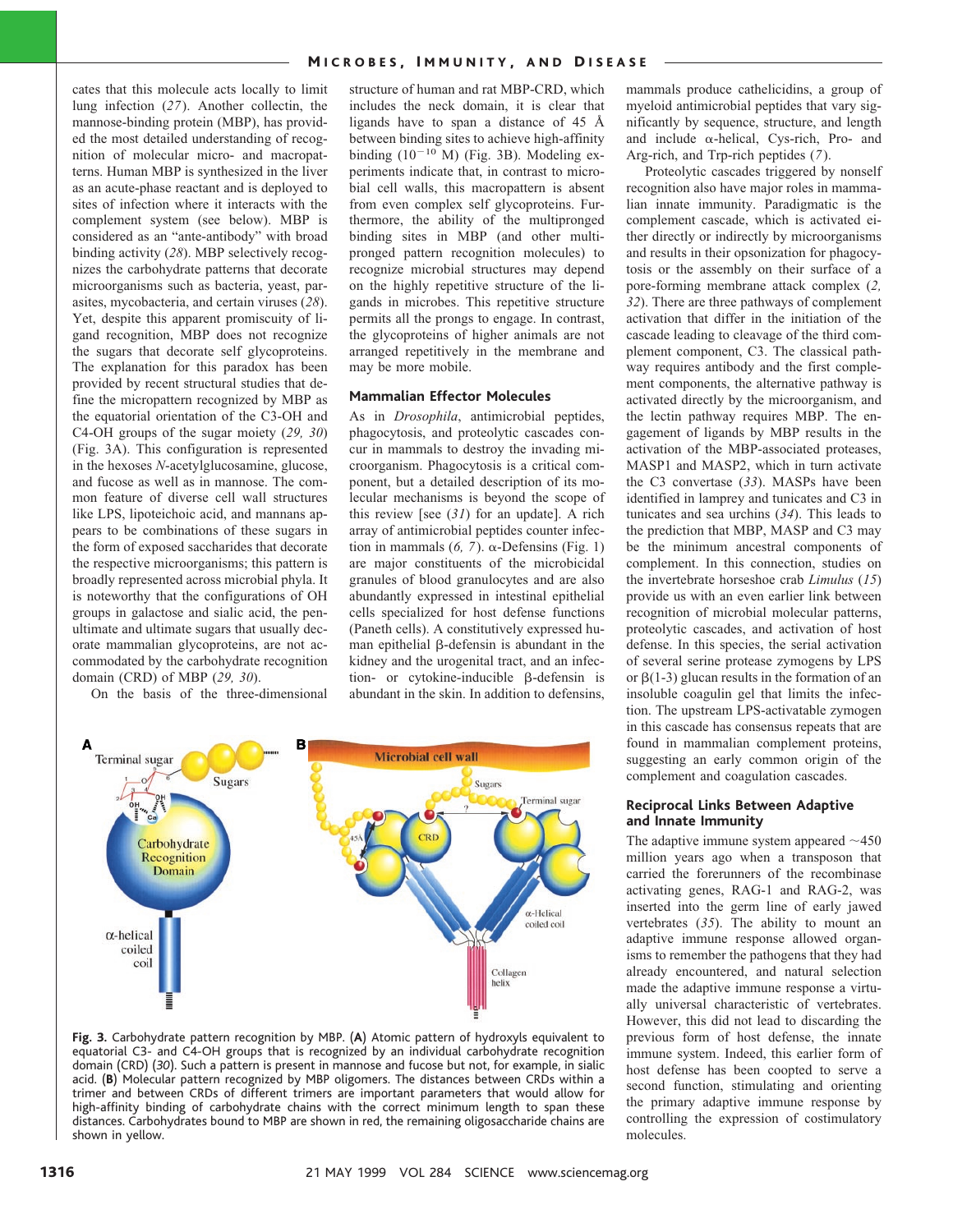#### MICROBES, IMMUNITY, AND DISEASE

It had been surmised for a decade that cells of the innate immune system bear receptors for conserved molecular patterns associated with microbial pathogens. According to this model, when the protein antigens derived from pathogens are processed and presented as peptides that serve as the stimulus for specific T cell receptors, PRRs on the antigen-presenting cells also induce the synthesis of costimulatory molecules, cytokines, and chemokines. These activated antigen-presenting cells serve to attract and activate the antigen-specific T cells that are essential to all adaptive immune responses (*1, 2, 21*). It was known that the substances that can induce costimulation include bacterial LPS, synthetic double-stranded RNA, glycans, and mannans. Furthermore, experimental evidence indicated that the processed antigen ligand for the T cell had to be on the same cell as the costimulatory molecule. This is obviously of crucial importance for maintaining self-tolerance; bystander presentation of costimulatory molecules would mean that tolerance would be lost whenever an infection occurred.

To validate this model, it was necessary to identify receptors for microbial patterns that, upon binding pathogen ligands, initiate signaling cascades leading to the production of costimulatory molecules and cytokines. Molecules such as MBP do not qualify for this role, because they activate proteolytic cascades or promote phagocytosis but are not known to induce costimulation. The breakthrough came with the identification of a human homolog of Toll, initially cloned as a cDNA and later named hTLR4 (for human Toll-like receptor) (*36*). It turns out that an LPS-binding and signaling receptor complex is assembled when hTLR4 interacts with LPS bound to CD14, a peripheral membrane protein held to the cell surface by a glycosylphosphoinositol tail. The presence of LBP further increases signaling. The hTLR4 protein has a leucine-rich repeat sequence in its extracellular domain that interacts with CD14 complexed with LPS. TLR4 then transduces the LPS signal across the membrane because destructive mutations of this gene lead to an LPS-unresponsive state in mice, which are also deficient in the clearance of Gram-negative bacteria (*37*). It has since become apparent that humans, like flies, have numerous Toll-like receptors.

TLR4 and other TLRs have a cytoplasmic TIR (Toll–IL-1 receptor) homology domain (see above). This domain communicates with a similar domain on an adapter protein (MyD88) that interacts with TLR4 by means of a like:like interaction of TIR domains. The next interaction is between the adapter and a kinase, through their respective "death domains" (DD). The kinase in turn interacts with TNF receptor– associated factor–6 (TRAF-6) (*38*). After TRAF-6, two sequential kinase activation steps lead to phosphorylation of the inhibitory protein IkB and its dissociation from NF-kB. The first kinase is a mitogen-activated kinase kinase kinase, or MAPKKK, known as NIK, for NF- $\kappa$ B–inducing kinase. The target of this kinase is another kinase made up of two chains, called IKB kinase  $\alpha$  (IKK $\alpha$ ) and IKB kinase  $\beta$  (IKK $\beta$ ), that together form a heterodimer of IKKa: IKK $\beta$ , which phosphorylates I $\kappa$ B. NF- $\kappa$ B translocates to the nucleus to activate genes with  $\kappa$ B binding sites in their promoters and enhancers such as the genes encoding IL-1 $\beta$ , IL- 6, IL-8, the p40 protein of IL-12, and the costimulatory molecules CD80 and CD86.

A simplified scheme of these cascades is presented in Fig. 2, together with the outlines of the signaling pathway that controls the synthesis of the antifungal peptide drosomycin in *Drosophila*. The parallels between the two systems are striking, both in terms of structures and functions. The signaling pathway in mammals contains several proteins whose counterparts have not yet been defined in the *Drosophila* immune response, but homologs of TRAFs and IKKs have now been cloned in several laboratories. Protein domains similar to those encountered in the insect and mammalian pathways are found in host defense in plants, the latter positionally cloned as proteins that confer resistance to various plant diseases (*39*). The shared modules include leucine-rich repeats, TIR domains, and serine-threonine kinases linked in multidomain proteins as in animals. It is a provocative thought that innate immunity in both plants and animals may have evolved from common ancestral modules that have been used to protect against infection for more than 1 billion years of evolution.

#### **Innate Immunity and Human Disease**

A central unifying theme emerging in the field is that the templates for innate immunity have been conserved from primitive life-forms to humans. It is clear that disruptions in innate immunity predispose humans to infection as illustrated by several examples. In the severely burned patient the disruption of the skin as not merely a barrier, but an organ adorned with antimicrobial peptides and first-line effector cells like macrophages, poses great risks of infection. In patients with cystic fibrosis, the alterations in salinity of the bronchial airway fluid appear to disable the function of antimicrobial peptides that are found in the respiratory epithelium, thereby leading to colonization and infection with organisms like *Staphyloccoci* and *Pseudomonas* (*40*). Mutations in genes that encode for complement proteins (*40, 41*) and MBP result in recurrent infections (*42*). As our understanding of the TOLL-LBP-CD14 pathway unfolds, new targets that modify these pathways may be effective lead compounds in the treatment of septic shock. Finally, the ability to produce large amounts of both insect and mammalian antimicrobial peptides may provide new classes of antibiotics.

#### **References and Notes**

- 1. C. A. J. Janeway, *Cold Spring Harbor Symp. Quant. Biol.* **54**, 1 (1989).
- 2. D. T. Fearon and R. M. Locksley, *Science* **272**, 50 (1996).
- 3. D. Hultmark, *Trends Genet.* **9**, 178 (1993); H. G. Boman, *Annu. Rev. Immunol.* **13**, 61 (1995); P. T. Brey and D. Hultmark, Eds., *Molecular Mechanisms of Immune Response in Insects* (Chapman & Hall, London, 1997); J. A. Hoffmann and J. M. Reichhart, *Trends Cell Biol.* **7**, 309 (1997).
- 4. D. Ferrandon *et al.*, *EMBO J.* **17**, 1217 (1998).
- 5. H. Steiner, D. Hultmark, A. Engström, H. Bennich, H. G. Boman, *Nature* **292**, 246 (1981).
- 6. T. Ganz and R. I. Lehrer, *Curr. Opin. Immunol.* **10**, 41 (1998); R. I. Lehrer, *Clin. Infect. Dis.* **25**, 1141 (1997); E. D. Stolzenberg, G. M. Anderson, M. R. Ackermann, R. H. Whitlock, M. Zasloff, *Proc. Natl. Acad. Sci. U.S.A.* **94**, 8686 (1997); W. F. Broekaert, F. R. Terras, B. P. Cammue, R. W. Osborn, *Plant Physiol.* **108**, 1353 (1995); C. Hetru, D. Hoffmann, P. Bulet, in *Molecular Mechanisms of Immune Responses in Insects*, P. T. Brey and D. Hultmark, Eds. (Chapman & Hall, London, 1977), pp. 40 – 66; M. E. Selsted *et al.*, *J. Biol. Chem.* **271**, 16430 (1996); C. L. Bevins, D. E. Jones, A. Dutra, J. Schaffzin, M. Muenke, *Genomics* **31**, 95 (1996); T. Ganz *et al.*, *J. Clin. Invest.* **76**, 1427 (1985); E. M. Porter *et al.*, *FEBS Lett.* **434**, 272 (1998); E. V. Valore *et al.*, *J. Clin. Invest.* **101**, 1633 (1998); M. E. Selsted and A. J. Ouelette, *Trends Cell Biol.* **5**, 114 (1995); A. J. Ouelette *et al.*, *Infect. Immun.* **62**, 5040 (1994); R. L. Gallo and K. M. Huttner, *J. Invest. Dermatol.* **111**, 739 (1998).
- 7. M. Zanetti, R. Gennaro, D. Romeo, *Ann. N.Y. Acad. Sci.* **832**, 147 (1997).
- 8. E. Gazit, I. R. Miller, P. C. Biggin, M. S. Sansom, Y. Shai, *Mol. Biol.* **258**, 860 (1996); K. Matsuzaki, *Biochim. Biophys. Acta* **1376**, 391 (1998).
- 9. K. V. Anderson and C. Nüsslein-Volhard, in *Gametogenesis and the Early Embryo*, J. Gall, Ed. (Liss, New York, 1986), pp. 177–194; *Nature* **311**, 223 (1984); R. Steward, *Science* **238**, 692 (1987); S. Govind and R. Steward, *Trends Genet.* **7**, 119 (1991); M. P. Belvin and K. V. Anderson, *Annu. Rev. Cell. Dev. Biol.* **12**, 393 (1996).
- 10. B. Lemaitre, E. Nicolas, L. Michaut, J. M. Reichhart, J. A. Hoffmann, *Cell* **86**, 973 (1996).
- 11. B. Lemaitre *et al.*, *Proc. Natl. Acad. Sci. U.S.A.* **92**, 9465 (1995); L. Wu and K. V. Anderson, *Nature* **392**, 93 (1998).
- 12. T. Y. Ip *et al.*, *Cell* **75**, 753 (1993); M. Dushay, B. Åsling, D. Hultmark, *Proc. Natl. Acad. Sci. U.S.A.* **93**, 10343 (1996).
- 13. E. Eldon *et al.*, *Development* **120**, 885 (1994); M. J. Williams, A. Rodriguez, D. Kimbrell, E. Eldon, *EMBO J.* **16**, 6120 (1997).
- 14. B. Lemaitre, J. M. Reichhart, J. A. Hoffmann, *Proc. Natl. Acad. Sci. U.S.A.* **94**, 14614 (1998).
- 15. S. Iwanaga, S. I. Kawabata, T. Muta, *J. Biochem.* **123**, 1 (1998).
- 16. K. So¨derha¨ll and L. Cerenius, *Curr. Opin. Immunol.* **10**, 23 (1998).
- 17. A. Braun, J. A. Hoffmann, M. Meister, *Proc. Natl. Acad. Sci. U.S.A.* **95**, 14337 (1998).
- 18. J. C. Beier, *Annu. Rev. Entomol*. **43**, 519 (1998).
- 19. F. H. Collins *et al*., *Science* **234**, 607 (1986); K. D. Vernick *et al*., *Exp. Parasitol*. **80**, 583 (1995).
- 20. S. M. Paskewitz and B. M. Christensen, in *The Biology of Disease Vectors*, B. J. Beaty and W. C. Marquardt, Eds. (Univ. Press of Colorado, Niwot, CO, 1996), pp. 371–392; M. J. Lehane, D. Wu, S. M. Lehane, *Proc. Natl. Acad. Sci*. *U.S.A.* **94**, 11502 (1997); S. Luckhart, Y. Vodovotz, L. Cui, R. Rosenberg, *ibid.* **95**, 5700 (1998); A. M. Richman, G. Dimopoulos, D. Seeley, F. C. Kafatos, *EMBO J.* **16**, 6114 (1997); G. Dimopoulos, D. Seeley, A. Wolf, F. C. Kafatos, *ibid.* **17**, 6115 (1998).
- 21. R. Medzhitov and C. A. J. Janeway Jr., *Cell* **91**, 295 (1997).
- 22. D. C. Morrison and J. L. Ryan, *Annu. Rev. Med.* **38**, 417 (1987); J. C. Gutierrez-Ramos and H. Bluethmann, *Immunol. Today* **18**, 329 (1997); H. S. Warren, *N. Engl. J. Med.* **336**, 952 (1997).